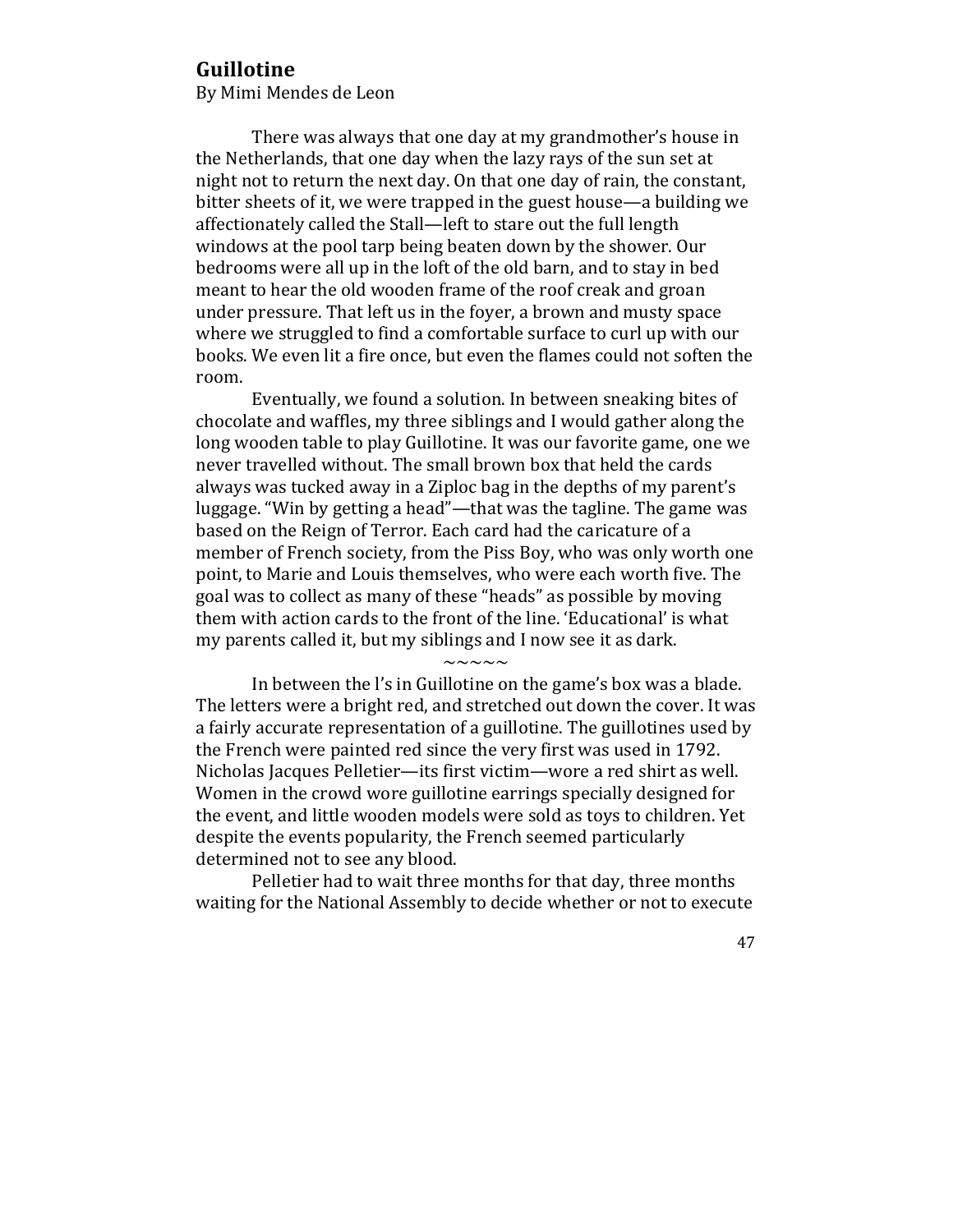him with a sword or this new invention. And then a little bit longer while they built the guillotine and painted it. From what is known of Pelletier, he was a common highwayman, the usual suspect in a usual crime. For Pelletier, it was the worst timing, destined by a judge to sit and wait for that red shirt.

A year later and Pelletier's executioner, Sanson, did not have to wait. At the height of the Terror, Sanson was responsible for three hundred executions within three days. This is the basis of the card game. And like the game we played, Sanson's executions moved quickly. Sanson could execute twelve people in thirteen minutes. On the splintering wood of the table in the Stall, cards slid across the table and into my siblings' hands. The three rows of four were swapped back and forth as everyone tried to get the highest cards to the front of the line. There was no wait, except in between days when the remaining cards would be shuffled and dealt into a new line, and then our pudgy little hands would again take the symbolic place of the bright red guillotine.

 $\sim\sim\sim\sim\sim$ 

"It is a certain kind of hell," Delbert Tibbs told the audience. We were sitting, crammed together in the lecture hall, at Denison University listening to Tibbs narrate his time on death row. I was a senior in college now, and it had been almost a decade since I last played Guillotine in the Stall. Tibbs was a part of the 'One for Ten' project: a group of exonerated death row inmates who educate people on the death penalty. Tibbs stood alongside Damon Thibodeaux and Joe D'Ambrosio in the front of the lecture hall. None wore suits, but muted flannels and button-downs that blended in more with the walls than the fall leaves outside the windows. The event was hosted by our school's Amnesty International group, and they had promoted it with sidewalk art and posters across campus. Students packed the room, sipping on the free coffee as a mid-day boost and packing their bags underneath chairs and tables along the sides of the room.

Tibbs had been on death row for two years before being exonerated, and remembers it in detail. His face aged on a diagonal, and now he described how each day added up only in his own mind, how structure simultaneously disappeared and defined his new life, he allowed the words to affect his entire face. He had not hardened; he was not a criminal. But he was not ignorant either, and he believed firmly in a hell that he had already experienced.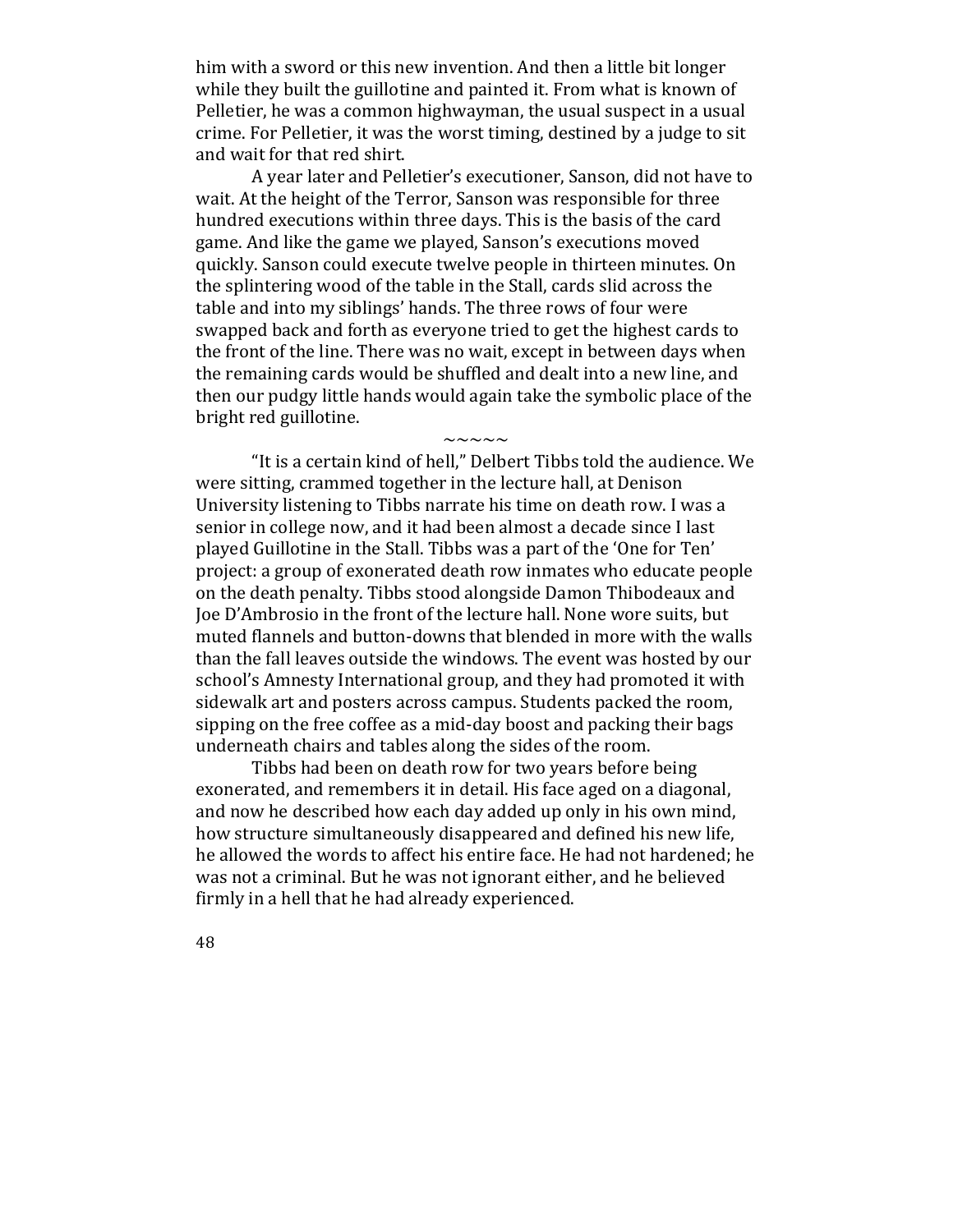In a question and answer session, someone on the opposite side of the room asked how the three men avoided going mad. For D'Ambrosio, it took him twenty-two years to be exonerated—8,170 days. The number was memorized, and every time he said it, he tilted his face forward in anger. Although he had lost his hair in prison, his face had been unweathered by the elements, and he gave a genuine laugh in response to the student's question. All three of the men did. They nodded their heads and D'Ambrosio told us that you cannot avoid going mad on death row.  $8,170$  days, he said, all exactly the same. With no gossip or sporadic encounters, none of the small, spontaneous elements that separate one day from the next, complete isolation left one destined to moments of self-destruction. None of the three men said how they broke down. Instead they looked in each other's eves and merely acknowledged that they did.

Listening in, I found a prideful part of myself believing that  $I$ would not fall prey to madness, that I could structure my days. I would read books, or work out, or learn a new skill, but watching the way D'Ambrosio's mouth turned up with every mention of the word 'freedom', I know that I would leave as he did, finding hidden parts of myself that haunt me.

Unoccupied time terrifies us. Baggage claims, elevators, grocery stores—all the places we wait without structure have found ways to distract us rather than have us be idle. The Houston airport used to be flooded with complaints about its baggage claim, even though the wait was only five to seven minutes. Rather than speeding up the baggage, in 2012 Houston re-routed its passengers so that it would take five to seven more minutes to walk from their gates to the claim area, and complaints nearly ceased. Elevators now have mirrors next to their doors, and grocery stores fill their checkout lines with magazines. These moments in our lives are small, yet we cannot happily fill them on our own. We crave structure, just as we crave freedom from it.

49 But death row does not have the benefit of mirrors or walkways. No one tries to distract you from your fate but yourself. Robespierre said "Terror is nothing else than justice, prompt, severe, inflexible." And Thibodeaux said that you cannot see the system until you step outside of it. He certainly did not. Around 5'8", with glasses and dimples, he told us that he was convicted in 1996 for the murder of his step-cousin. He had confessed to the crime after being held for eight hours. His confession did not match evidence found at the scene,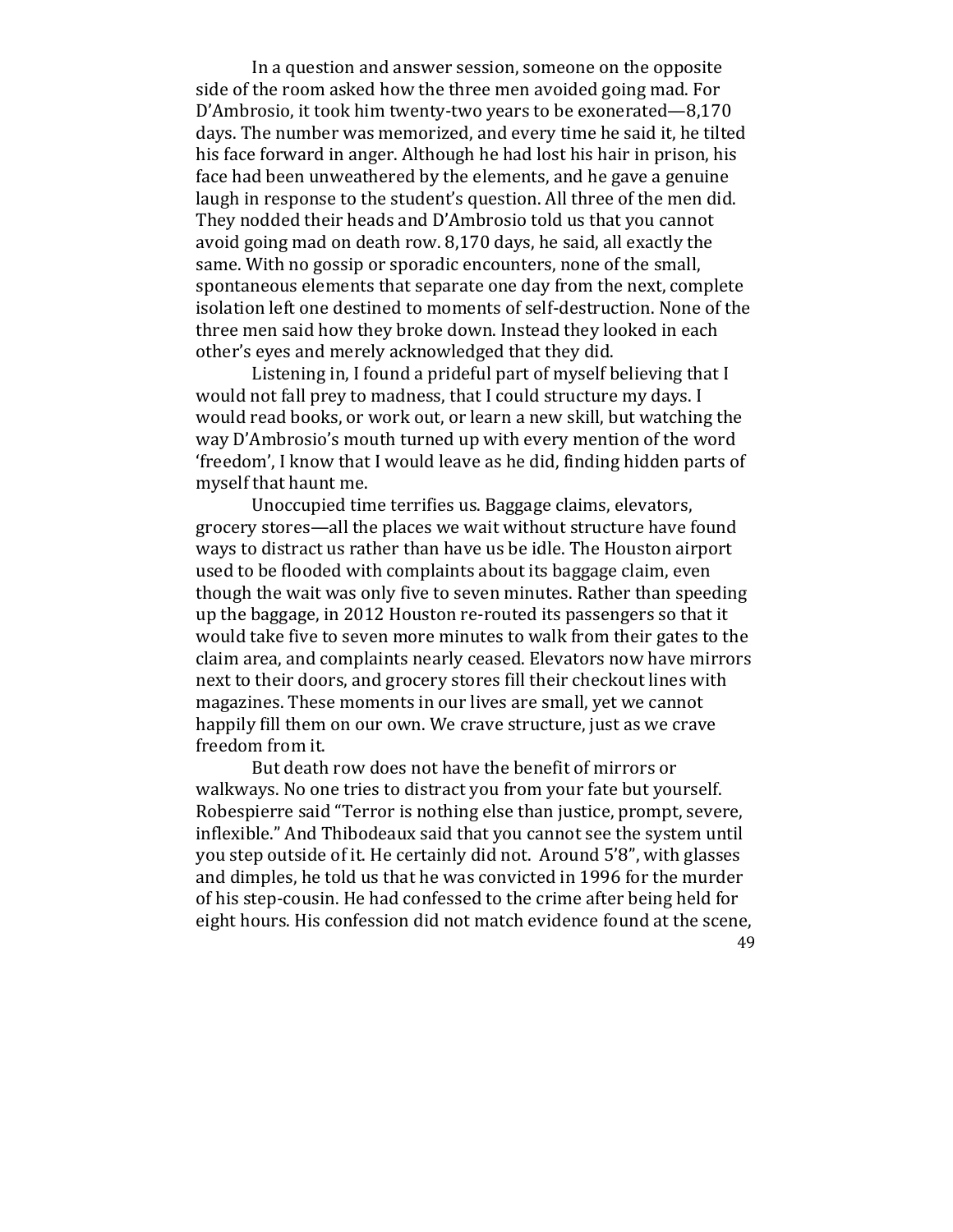nor did the police find evidence to place him there. He had never been convicted of a crime before, none of the three men had, and fifteen years later his waiting ceased. You cannot not go mad, he told the crowd. He spoke with his hands in his pockets and his shoulders squared up close to his ears. You tap your hand against the steering wheel in traffic, flip through tabloids at the store, and ring your hands talking to yourself on death row.

Tibbs, Thibodeaux, and D'Ambrosio all knew their own innocence. The unstructured days in their cells were given a cause by this, an end goal. If they had faith, there was a path other than the one that led to that sea foam green chair. But there is dread in that too. Not just fear of noises in the night but sitting in the fluorescent glow of the cell as a prison tour takes a walk down death row and thinking, just for a second, that you might lose. That this may be the last year of your life, and you are trapped behind that door for tourists to gawk at.

## $\sim\sim\sim\sim\sim\sim$

My brother, Andrew, and I used to free-play with the cards when the game became too monotonous. We found the cards more fun alive than dead with the deep frown of the Unpopular Judge and the glimmering teeth of the Fast Noble. In between our sneaking sugar cubes from the tea set, Marie Antoinette, in her purple lipstick and beauty mark, would be rescued by the brooding Master Spy as Robespierre tried to stop them.

Andrew and I had the right idea. Those cards were worthless waiting in line to be points in a player's hand. Where the real excitement lie was in having them interact with each other. But those cards on the table could be anyone, and it was in the Stall where we heard about a different type of waiting, one that made Guillotine start to fade from our lives.

We were several years older by then, or at least, we felt old. I was twelve, and my siblings were fourteen, ten, and eight. My grandmother had come to cook us dinner while my parents went out with some friends. She embraced our Americanness that night and had cooked us what was meant, we assumed, to be hamburgers, only they included very little cooking and a lot of red, red meat. My sister, Emilie, whispered not to eat them, that she would put them back on the stove after our grandmother left. But then our grandmother pulled a stool over from the bar. She sat, with her floral skirts hanging around her, at the head of the table, raised up from where we sat on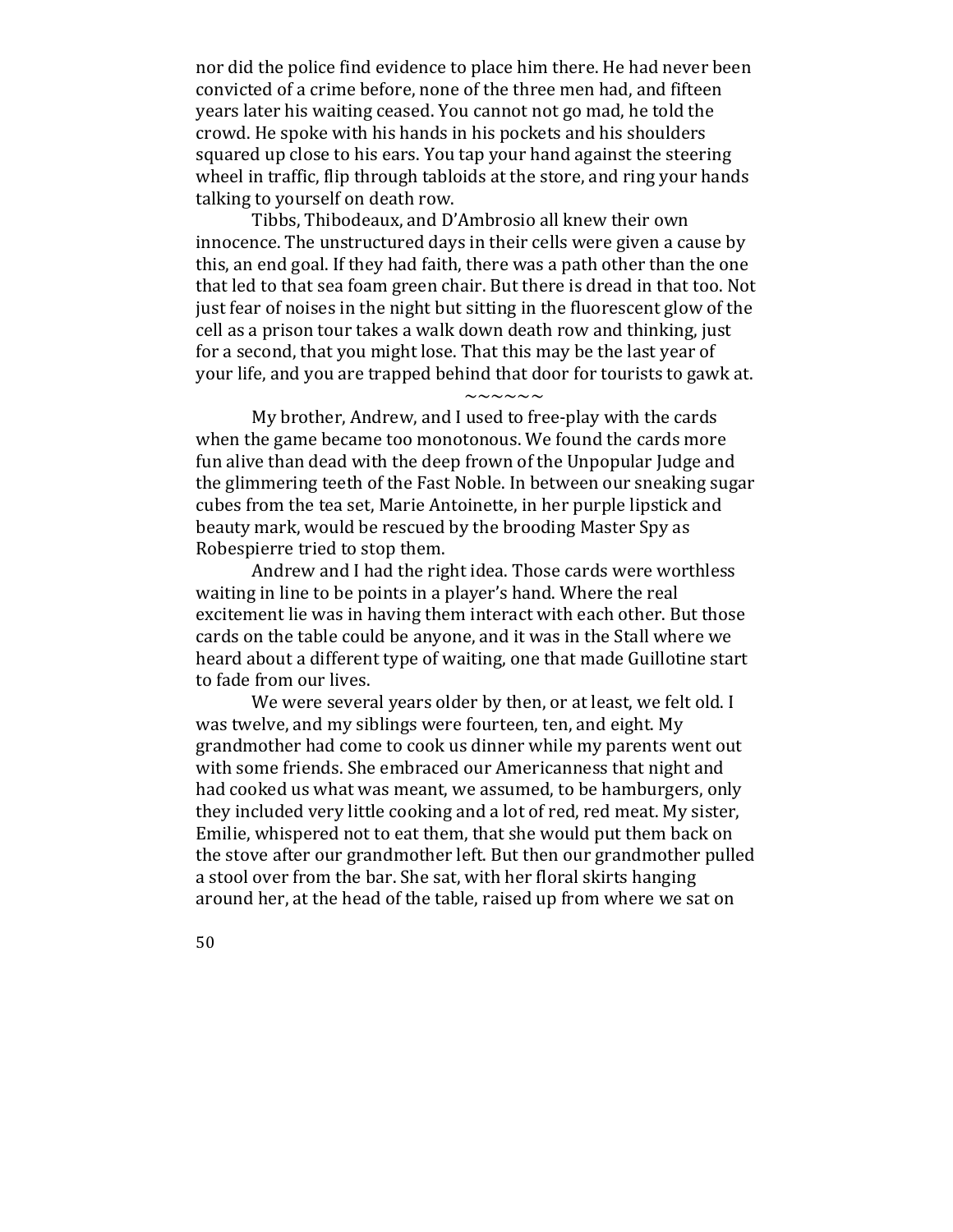the benches. The lights from the kitchen behind her cast shadows over her face, and she opened up to tell us a story.

We were lucky, she said, to have never lived through the War. It was always the War, and never the World War II of our history books. She had been only a year or two older than me when the War started, when the Nazis swept through Holland. But her daily life did not change much. Men she had never seen before marched down the streets, but she still attended school, and went shopping, and waved goodbye as her father biked to work.

Her father was the director of the hospital, and each morning his narrow frame would join the mass of bikers peddling off through the streets of Amsterdam. After Nazi occupation, my grandmother's house had submerged in whispers. The whole city seemed to as those men they did not know became more and more frequent.

One day, my grandmother came home to a house deserted by whispers. It was silent as she stowed her bike in the shed, and walked down the hallway to greet her mother. The emptiness she had felt in the hallway grew when she saw her mother, who turned to her and asked her politely to bring her father lunch. It was a simple sack lunch, with bread and milk and cheese, but it was not a simple destination. My grandmother was not headed to the hospital, but to a Nazi headquarters, where her father had been taken that day. She brought it to him, and she remembers him being silent and gaunt, sitting there and drinking his milk. That was the last anyone saw of him. The Nazis would not answer any questions, and the family did not want to risk asking too many. They retreated back to their home, relying on hopes and prayers and waiting to see if he would return one day after the war.

More was whispered to my grandmother as the war went on. Her father had been using his position at the hospital to harbor prisoners of war and Jews by covering them in bandages and I.V.s to mask their identities. She heard her older sister leave the house, not to return for weeks with only more whispers and vague, hushed words. There were rumors that her father had been taken away to a camp, although my grandmother did not know what that meant. Other people reported to her mother that he was still in Amsterdam, in the headquarters. The family waited and waited for the War to end, and when the Canadians marched through Amsterdam, they waited again.

He never came home. My great-grandfather had disappeared, and while my grandmother could put together the pieces, she still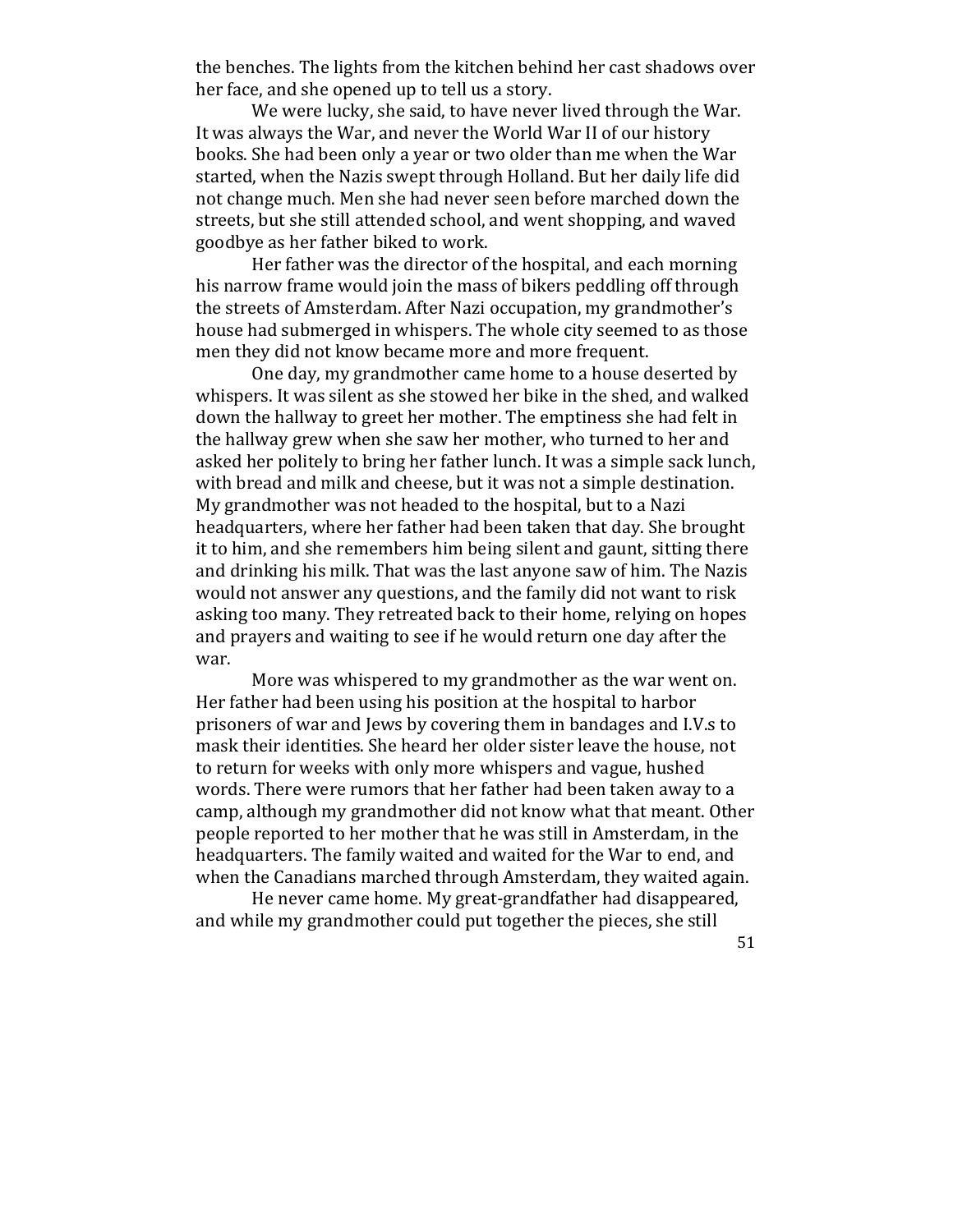waited, even as she sat there in the Stall. Her round face and daunting cheekbones, the same ones my father had, sat there silently in the shadows for a few moments. The four of us glanced from her to our burgers, which, bun-less, were oozing red juices all across our plates. She continued on with her stories, talking until our plates were cleared and our stomachs ached from a combination of the raw meat and family history.

Two years later, and my grandmother's wait came to an end. Although I was now fourteen, I was still only allowed in the main house for formal dinners, but I have heard the whispers so many times that I can see it happen. A Dutch historical society visited Smeermaas to see my grandmother. In my head, they are a young man and a young woman, dressed like it is 1946 with pea coats and oxfords. They are gentle as the young man hands to my grandmother a laminated document. The voung woman places her hand on my grandmother's shoulder. The papers were orders of execution for her father, my great-grandfather. The date was only a few days after my grandmother had last seen him.

 $\sim\sim\sim\sim\sim$ 

D'Ambrosio, Tibbs, and Thibodeaux all discussed this period after the wait as a wrestling match. No longer is the enemy external. The fight moves inside your head. D'Ambrosio and Tibbs recalled a special trouble with doors after exoneration. Doorknobs seemed like more of a freedom than picking a restaurant, but they would catch themselves, hovering a few feet from the door, unconsciously stopping for someone to open it for them. And their keys, they said. D'Ambrosio remembered the angry glares and annoyed glances he received for the first several weeks of freedom, all because he could not stop rubbing his keys in his hand or jingling them in his pocket. Kevs meant authority, and now he had a complete set.

But there is still anger. My grandmother tells her story differently now. Now she is the last to see her father before the Nazis lined him up to be shot. And D'Ambrosio, a veteran, tours with the 'One for Ten' project because after fighting for freedom, his was taken, and now it is just the keys, the keys and a cell phone that holds as much memory as the last space ship he had watched on TV.

52 With the cartoon sketches spread along the cracked wooden table, skipping and cutting each other, Guillotine does not feel like a game of execution. Guillotine, Uno, Farmer's Bridge—they were all cards on the table. A way to pass time until we could venture out.